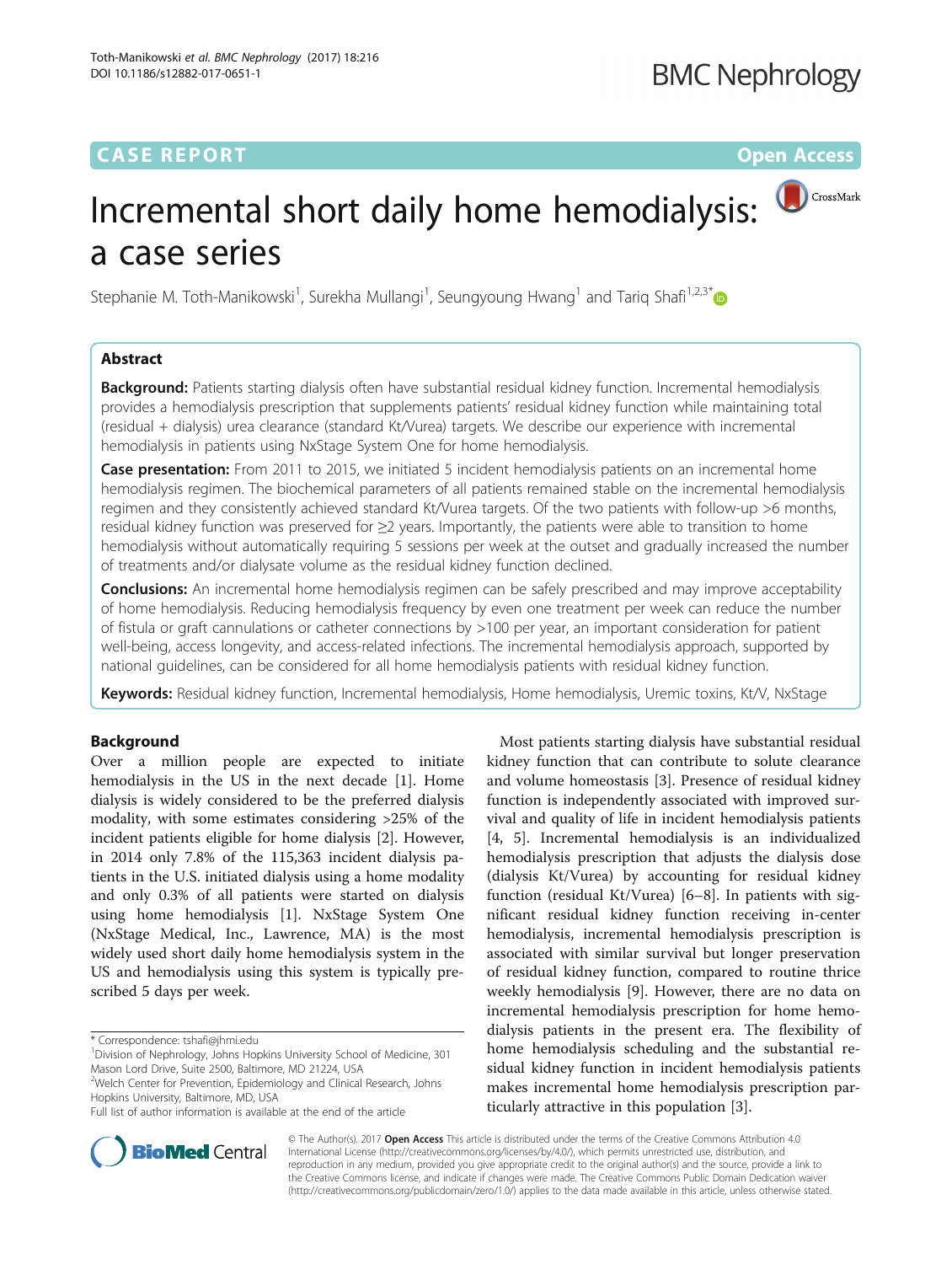Starting 2011, we implemented an incremental home hemodialysis protocol at a home hemodialysis unit affiliated with Johns Hopkins University in Baltimore, Maryland (Fig. 1). In this case series, we describe the characteristics, dialysis dosing, laboratory parameters, and outcomes of the first five patients with residual kidney function treated with incremental home hemodialysis using NxStage System One.

## Case presentation

We retrospectively identified patients treated with incremental hemodialysis and abstracted their data from the electronic medical record. We followed patients from the start of hemodialysis in our center to the end of the study period (December 17, 2015), transfer to another unit, kidney transplantation or death. The Johns Hopkins Medicine Institutional Review Board reviewed and approved this study with waiver of consent for the retrospective review.

The protocol for incremental home hemodialysis is presented in Fig. 1. We measured residual renal function using a 24-h urine collection immediately preceding the dialysis session for monthly labs. The central laboratory for the large dialysis organization uses a factor of 0.9\*predialysis-urea level to calculate the residual urea clearance and residual stdKt/Vurea. The laboratory also reports dialysis stdKt/Vurea calculated using data from the modeling session and the number of prescribed



collection immediately prior to the monthly urea kinetic modeling session is also an option. <sup>d</sup>Change in dialysate volume = current dialysate volume x (1 – (current spKt/V/goal spKt/V)). <sup>e</sup>Flow fraction = effluent rate (dialysate rate plus ultrafiltration rate) / blood flow rate. <sup>f</sup>Total volume of dialysate + ultrafiltration in L/Desired treatment time [maximum rate is 12 L per hour (200 ml/min) for NxStage System One and 18 L per hour (300 ml/min) for NxStage System S]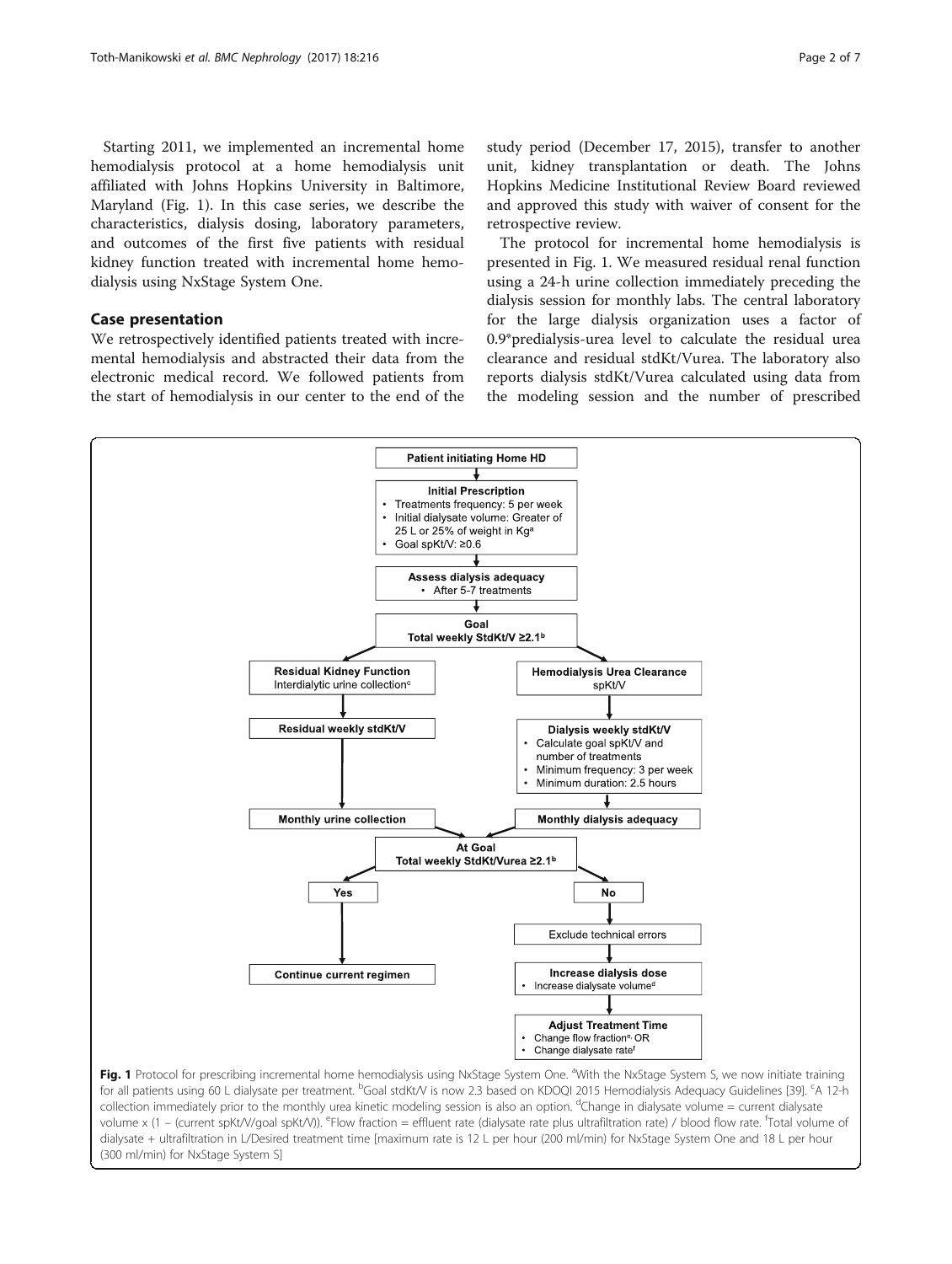dialysis treatments, using equation recommended by the 2006 KDOQI hemodialysis adequacy guidelines [[10\]](#page-5-0). We calculated the total weekly stdKt/Vurea as the sum of residual stdKt/Vurea and dialysis stdKt/Vurea. In general, when a new dialysate volume was calculated, we rounded it up to optimize the use of dialysate bags or the prepared dialysate batch. On NxStage System One, the treatment time is mainly determined by the dialysate volume, blood flow rate, and ultrafiltration volume. Since the blood flow rate is generally constant, the dialysate volume determines the treatment time, which can be modified by adjusting the flow fraction (effluent rate/blood flow rate). Higher flow fraction increases the dialysate flow rate and shortens treatment time. The effluent rate (dialysate rate  $+$  ultrafiltration rate) is the limiting factor in this step [maximum of 12 L/h (200 ml/ min) for NxStage System One and 18 L/h (300 ml/min) for NxStage System S].

We treated 5 incident dialysis patients with residual kidney function using this incremental regimen. Patient characteristics, dialysis parameters, and laboratory test results are presented in Table [1](#page-3-0). Of the two patients with follow-up >6 months, residual kidney function was preserved for  $\geq 2$  years. The biochemical parameters of all patients remained stable. Importantly, the patients were able to transition to home hemodialysis without automatically requiring 5 sessions per week at the outset and gradually increased the number of treatments and/or dialysate volume as the residual kidney function declined. A brief description of the individual patients follows:

Patient 1: This patient initiated home hemodialysis training using NxStage System One 5 days per week. The baseline 24-h urine volume was 1000 mL/day with a urinary urea clearance of 3 mL/min corresponding to a weekly renal stdKt/V of 0.72. Hemodialysis frequency was decreased to 4 treatments per week. Over time, as the residual urea clearance declined, dialysis urea clearance was increased by increasing the dialysate volume. By using this incremental approach to dialysis, we were able to achieve urea clearance targets with 4 treatments per week, instead of 5 treatments per week, which would have been necessary if we ignored residual function. As a result, the patient was able to avoid >200 cannulations of the fistula over a period of 2 years (1 less treatment per week equals 2 less cannulations per week \* 52 weeks \* 2 years). Reducing the number of cannulations was an important quality of life consideration for this patient, which we were able to achieve using an incremental regimen.

Patient 2: This patient was transferred to the home hemodialysis program from recently initiated in-center hemodialysis. The initial urine volume was 1600 mL/day with a urinary urea clearance of 4.1 mL/min and a weekly renal stdKt/V of 1.19. Home hemodialysis was started using NxStage System One with 3 treatments per week schedule (every other day). The patient maintained residual kidney function until undergoing kidney transplantation 2 years after hemodialysis initiation. Using an incremental approach, allowed this patient to avoid >200 cannulations while undergoing home hemodialysis (1 less treatment per week equals 2 less cannulations per week \* 52 weeks \* 2 years).

Patient 3: This patient underwent timed urine collection prior to hemodialysis initiation. The initial urine volume was 700 mL/day with a renal stdKt/V of 1.05. Home hemodialysis was initiated with 3 treatments per week, increasing to 4 per week as the residual kidney function declined. Follow-up data is only reported to 6 months as contractual issues led to closure of the clinic where the patient was under treatment.

Patient 4: This was a morbidly obese patient who started home hemodialysis for intractable volume overload. The initial urine volume, on diuretics, was 2200 mL/day with a urinary urea clearance of 11.5 mL/min and renal stdKt/V of 1.66. Dialysis was initiated using home hemodialysis with a 5 days per week regimen due to volume overload. Using an incremental approach allowed the patient to maintain adequate clearance with the use of a lower dialysate volume (30 L), with a shorter treatment time than what would have been required if residual kidney function was ignored. At 6 months after dialysis initiation, the patient moved out of the area due to employment reasons and was transferred to another home hemodialysis program.

Patient 5: This patient was on in-center maintenance hemodialysis who sought personalized care as the patient had noticed significant urine volume. The baseline urine volume was 750 mL/day with a urinary urea clearance of 6.98 mL/min and weekly stdKt/V of 1.38. The patient started home hemodialysis with 3 times per week schedule (every other day). The follow-up data is only reported to 6 months as contractual issues led to closure of the clinic where the patient was under treatment.

## **Discussion**

There are several key points highlighted by this case series. First, an incremental regimen can improve patient acceptability of home hemodialysis and make the transition to home hemodialysis easier. It allows for titration of dialysis dose on an individual basis and enables patients to remain in control over how and when they perform hemodialysis in the home, very different from the one-size-fits-all approach used for patients undergoing thrice-weekly in-center hemodialysis. Second, less frequent cannulation of vascular access means lowering the number of access cannulations by >100 per year (assuming 1 less treatment per week equals 2 less cannulations per week \* 52 weeks per year). This is an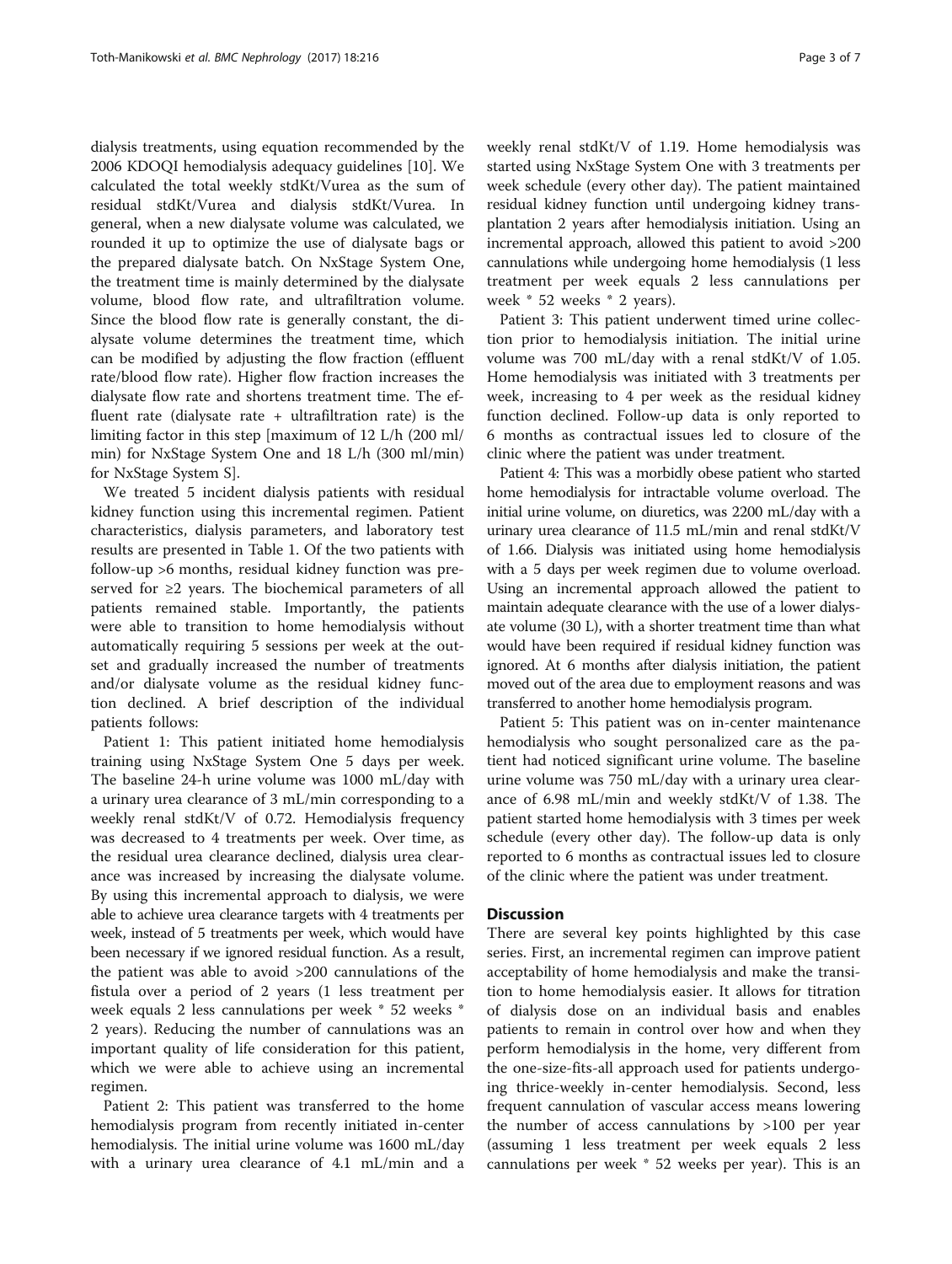<span id="page-3-0"></span>

|           |                 |                        | Table 1 Patient and home hemodialysis characteristics             |                   |                                                             |                  |                   |                |        |                  |                 |                  |          |            |               |             |
|-----------|-----------------|------------------------|-------------------------------------------------------------------|-------------------|-------------------------------------------------------------|------------------|-------------------|----------------|--------|------------------|-----------------|------------------|----------|------------|---------------|-------------|
| Patients  |                 |                        | Dialysis                                                          |                   | Urine                                                       |                  |                   |                | Blood  |                  | Total           |                  |          | Other labs |               |             |
|           |                 | Treatments<br>per week | Dialysate volume,<br>(Per treatment)                              | Volume,<br>mL/day | Urea Clearance,<br>mL/min                                   | stdkt/V<br>Renal | BUN pre,<br>mg/dL | URR, %         | spKt/V | Dialysis stdkt/v | $\text{stdKtV}$ | ×                | g        | Phos       | Albumin       | 웊           |
| Patient 1 | Baseline        | 5                      | 25                                                                | 1000              | 3.02                                                        | 0.72             | $\frac{1}{2}$     | 35             | 0.47   | 1.79             | 2.51            | $\sqrt{2}$       | ₾        | 5.2        | $\frac{1}{4}$ | 84          |
|           | 6 months        | ₹                      | 25                                                                | 750               | 2.67                                                        | 0.65             | 80                | $\frac{1}{4}$  | 0.63   | 74               | 2.39            | 42               | 23       | 49         | 43            | 9.8         |
|           | 12 months       |                        |                                                                   | 750               | 2.58                                                        | 0.65             | 82                | ¥              | 60     | 69               | 2.34            | 47               | 23       | 45         | 4.0           | 9.9         |
|           | 18 months       |                        |                                                                   | 500               | 1.78                                                        | 0.44             | 능                 | $\frac{1}{4}$  | 0.62   | $\overline{20}$  | 2.14            | $\frac{1}{4}$    | ಸ        | 4.6        | $\frac{1}{4}$ | 9.6         |
|           | 24 months       |                        | 20                                                                | 750               | 1.56                                                        | 0.38             | 능                 | 45             | 0.77   | 2.00             | 2.38            | 4.5              | ಸ        | 5          | 42            | 10.4        |
|           | 30 months       |                        | 20                                                                | $\circ$           | $\circ$                                                     | $\circ$          | 2                 | \$             | 0.82   | 2.09             | 2.09            | 5.2              | ನಿ       | 42         | 42            | $\supseteq$ |
| Patient 2 | Baseline        |                        | 20                                                                | 0091              | $\frac{4}{1}$                                               | 1.19             | 58                | 45             | 0.67   | 1.33             | 2.52            | 47               | $\infty$ | 4.6        | 44            | 10.7        |
|           | 6 months        |                        | 20                                                                | <b>SOO</b>        | 5.41                                                        | $-57$            | 8                 | $\overline{4}$ | 0.71   | 1.38             | 2.95            | 5.8              | 20       | 64         | 4.2           | $\supseteq$ |
|           | 12 months       |                        | 20                                                                | 750               | 2.23                                                        | 0.57             | 89                | $\frac{1}{4}$  | 0.61   | 1.65             | 2.22            | 51               | 22       | 57         | 3.8           | 10.6        |
|           | 18 months       |                        | 20                                                                | 800               | 2.13                                                        | 0.58             | 45                | $\varphi$      | 0.54   | SO.              | 2.08            | 44               | 28       | 42         | 43            | 9.2         |
|           | 24 months       |                        | $\overline{50}$                                                   | 750               | 1.16                                                        | 0.32             | $\frac{1}{2}$     | 5              | 0.78   | 1.94             | 2.26            | 4.6              | 24       | 45         | 4.0           | 9.8         |
| Patient 3 | Baseline        |                        | $\approx$                                                         | 200               | 5.57                                                        | 1.05             | 54                | ਨੇ             | 0.54   | $\approx$        | 2.17            | $\overline{3}$ . | ೫        | 3.5        | 4.0           | $\approx$   |
|           | 6 months        |                        | $\approx$                                                         | 500               | 3.07                                                        | $\overline{0}$   | 75                | 33             | 0.48   | 1.39             | 2.09            | 3.8              | 27       | 3.9        | 3.8           | 82          |
| Patient 4 | <b>Baseline</b> | س                      | $\approx$                                                         | 2200              | 11.5                                                        | 1.66             | 43                | ¥              | 0.49   | $\approx$        | 3.53            | 4                | 28       | 43         | 2.6           | 5           |
|           | 6 months        | 5                      | $\infty$                                                          | 1000              | 3.95                                                        | 0.56             | 82                | 23             | 0.38   | 53               | 2.09            | 5                | 24       | 65         | 3.5           | 8.5         |
| Patient 5 | Baseline        | 3                      | $\approx$                                                         | 750               | 6.98                                                        | 1.38             | 34                | 35             | 0.48   | $\bar{\Xi}$      | 2.39            | 3.8              | 27       | 3.2        | 3.7           | 11.4        |
|           | 6 months        |                        | 25                                                                | 750               | 5.47                                                        | 1.08             | 32                | S              | 0.74   | 143              | 2.51            | 3.2              | 25       | 4          | 3.6           | 9.6         |
|           |                 |                        | Abbreviations: BUN blood urea nitrogen, URR urea reduction ratio, |                   | K potassium, CO2 bicarbonate, Hb hemoglobin, Phos phosphate |                  |                   |                |        |                  |                 |                  |          |            |               |             |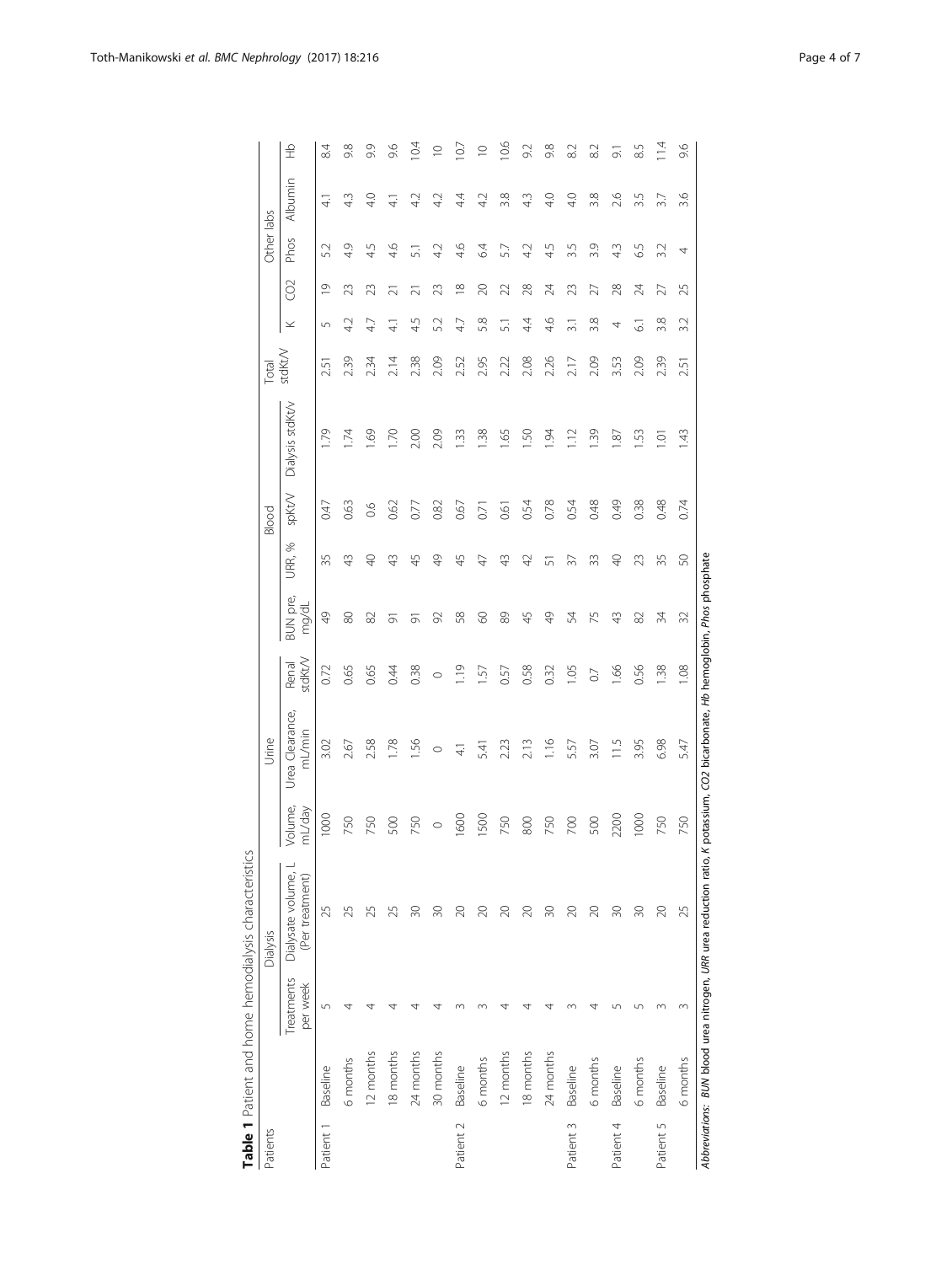important consideration for patients' quality of life by reducing pain and discomfort with cannulation, and it may also reduce the risk of access complications and blood stream infections. Third, the preserved residual kidney function in the two patients with >6 months of follow-up is encouraging. It is interesting to note that the NxStage System uses ultrapure dialysate which has been associated with reduced inflammation and slower residual kidney function decline [[11](#page-5-0)–[13\]](#page-5-0). Applying an incremental approach to home hemodialysis offers a unique advantage to the patient on various fronts. It is tantamount to personalized medicine for the dialysis patient and equips the nephrologist with a patient-centered approach to what has historically been a rather regimented thrice-weekly hemodialysis prescription. Additionally, it has the potential to reduce cost of care to both the patient and the healthcare system without affecting dialysis adequacy.

The importance of residual kidney function preservation cannot be emphasized enough [\[14](#page-5-0)–[16\]](#page-5-0). While it is well known that residual kidney function is independently associated with improved survival, patients also report improved healthcare-related quality of life, have better volume and blood pressure control, improved phosphate and potassium clearance, and reduced erythropoietin requirements. Perhaps most importantly, native kidney function allows for excretion of uremic solutes that hemodialysis does not adequately remove [[17](#page-5-0)]. Many of these uremic solutes are potential uremic toxins that contribute to morbidity and mortality in hemodialysis patients [\[4, 18](#page-5-0)–[20\]](#page-5-0).

Previous observational studies suggest that twiceweekly hemodialysis using an incremental approach to hemodialysis initiation results in preserved residual kidney function [[9, 21](#page-5-0), [22](#page-5-0)]. Incremental hemodialysis is widely practiced outside the U.S. [[22](#page-5-0)–[34](#page-6-0)] and is now gaining acceptability in the U.S. [\[35](#page-6-0)]. While the benefits of frequent hemodialysis on volume overload and left ventricular hypertrophy are well described in anuric prevalent hemodialysis patients, [[36\]](#page-6-0) there remain concerns with the effect of frequent hemodialysis in incident hemodialysis patients with residual kidney function. In the Frequent Hemodialysis Network Trials, more frequent hemodialysis was associated with a faster loss of residual kidney function [\[37\]](#page-6-0). Additionally, benefit of frequent hemodialysis on left ventricular mass reduction was most evident in patients without residual kidney function at baseline; 8 of 9 patients with a pronounced reduction in LV mass in the Daily Trial were anuric [\[38](#page-6-0)]. Frequent hemodialysis also increased the risk of access complications, [\[39](#page-6-0)] prompting caution in the 2015 KDOQI hemodialysis adequacy guidelines [\[40](#page-6-0)]. These findings call into question the conventional approach of one-size-fits-all dialysis regimen without consideration of residual kidney function, particularly in incident hemodialysis patients [\[3](#page-5-0), [7](#page-5-0)].

One practical limitation to the use of incremental home hemodialysis is the requirement of monthly timed urine collections. Although the KDOQI guidelines recommend these measurements to be done quarterly if incremental dialysis is prescribed, [[10](#page-5-0)] we elected to monitor it monthly to ensure adequate solute clearance. All patients were quite willing to perform monthly 24-h urine collections as the results had meaningful impact on their treatment. Generally, the timed urine collection is done over the entire interdialytic interval with blood samples for urea collected at the end of the hemodialysis treatment when urine collection is started and at the beginning of the next hemodialysis treatment when urine collection ends [\[10\]](#page-5-0). However, there are several limitations of this technique including its onerous nature and chances for errors during collection. Additionally, residual kidney function is not at steady state in the interdialytic period. It is the lowest at the end of hemodialysis, presumably from volume depletion, and the highest at the end of the interdialytic interval, as shown in an elegant study by van Olden et al. [\[41](#page-6-0)]. These authors recommended that the best approach to measuring residual kidney function may be timed urine collection for 12 h prior to start of hemodialysis and a single blood sample at the end of urine collection interval (start of hemodialysis) [[41](#page-6-0)]. An alternative approach without requiring urine collection is to estimate residual kidney function from serum markers, similar to estimating GFR from serum creatinine [[42](#page-6-0)]. The low molecular weight proteins such as β-trace protein (BTP), may be used for estimating residual kidney function in patients undergoing standard high-flux hemodialysis (online calculator: [http://](http://www.ureaclearance.org/) [www.ureaclearance.org/](http://www.ureaclearance.org/)). BTP is available for clinical use in Europe, but not in the U.S. at the present time.

## Conclusions

Our small case series demonstrates that incremental hemodialysis can be safely used to individualize a dialysis dose and preserve residual kidney function in patients undergoing home hemodialysis. Although our caseseries included a small number of patients, the results were gathered in a real-life clinical setting, and are therefore generalizable to any patient with residual kidney function starting home hemodialysis. Our study adds to a growing body of literature on the use of incremental hemodialysis in the contemporary time period in the U.S. and the rest of the world.

In conclusion, incremental home hemodialysis prescription is simple, feasible, and can be safely prescribed for patients with residual kidney function. The flexibility of home hemodialysis scheduling and the potential benefit of incremental hemodialysis on preservation of residual kidney function makes this an attractive treatment option for patients initiating dialysis.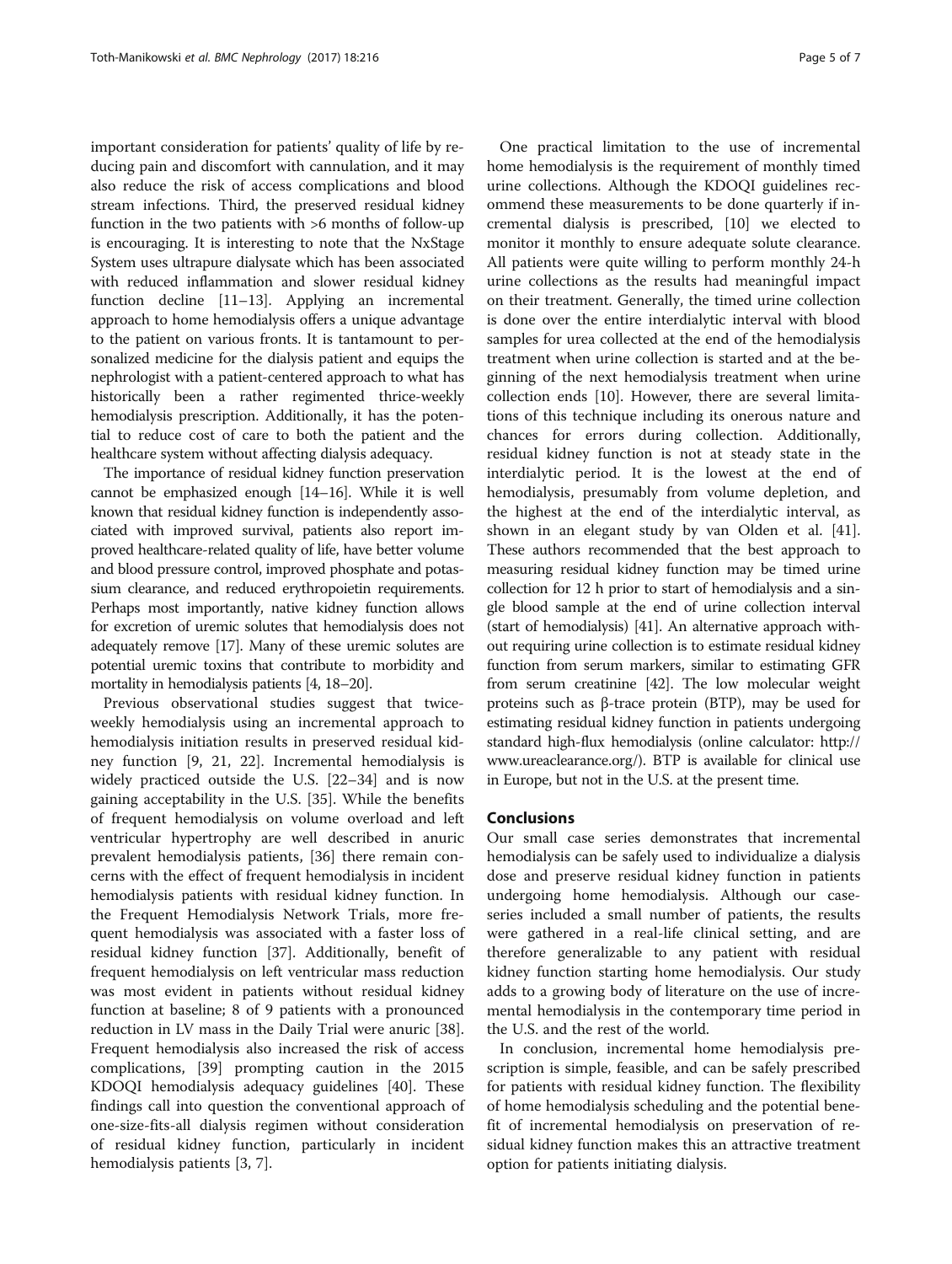#### <span id="page-5-0"></span>Abbreviations

BTP: β-trace protein; ESRD: End-stage renal disease; KDOQI: Kidney disease outcomes quality initiative

#### Acknowledgements

Not applicable.

#### Funding

Dr. Shafi is supported by R03-DK-104012 and R01-HL-132372-01. Dr. Toth-Manikowski is supported by NIH/NIDDK T32 DK 007732.

#### Availability of data and materials

The datasets used and/or analyzed during the current study are available from the corresponding author on reasonable request.

#### Authors' contributions

STM and TS designed the study. SM and TS abstracted the data. SH processed and analyzed the data. STM and TS analyzed the data and drafted the manuscript. All authors read and approved the final manuscript.

#### Ethics approval and consent to participate

The study was approved by the Johns Hopkins Medicine Institutional Review Board (IRB) with waiver of consent (IRB00090297) and by DaVita Clinical Research.

#### Consent for publication

Not applicable. Case series without individually identifiable data.

#### Competing interests

Dr. Shafi: consulting fees from Siemens; member of the Editorial Board of BMC Nephrology (Associate Editor); Medical Director, Home Hemodialysis.

#### Publisher's Note

Springer Nature remains neutral with regard to jurisdictional claims in published maps and institutional affiliations.

#### Author details

<sup>1</sup> Division of Nephrology, Johns Hopkins University School of Medicine, 301 Mason Lord Drive, Suite 2500, Baltimore, MD 21224, USA. <sup>2</sup>Welch Center for Prevention, Epidemiology and Clinical Research, Johns Hopkins University, Baltimore, MD, USA. <sup>3</sup>Department of Epidemiology, Johns Hopkins Bloomberg School of Public Health, Baltimore, MD, USA.

#### Received: 30 March 2017 Accepted: 30 June 2017 Published online: 05 July 2017

#### References

- 1. United States Renal Data. System. 2016 USRDS annual data report: Epidemiology of kidney disease in the United States. National Institutes of Health, National Institute of Diabetes and Digestive and Kidney Diseases, Bethesda, MD, 2016.
- 2. END-STAGE RENAL DISEASE: Medicare Payment Refinements Could Promote Increased Use of Home Dialysis. U.S. Government Accountability Office. GAO-16-125: Published: Oct 15, 2015. Publicly Released: Nov 16, 2015.
- 3. Shafi T, Mullangi S, Toth-Manikowski SM, Hwang S, Michels WM. Residual kidney function: implications in the era of personalized medicine. Semin Dial. 2017;30(3):241–5.
- 4. Shafi T, Jaar BG, Plantinga LC, Fink NE, Sadler JH, Parekh RS, Powe NR, Coresh J. Association of residual urine output with mortality, quality of life, and inflammation in incident hemodialysis patients: the choices for healthy outcomes in caring for end-stage renal disease (CHOICE) study. Am J Kidney Dis. 2010;56(2):348–58.
- 5. Termorshuizen F, Dekker FW, van Manen JG, Korevaar JC, Boeschoten EW, Krediet RT. Relative contribution of residual renal function and different measures of adequacy to survival in hemodialysis patients: an analysis of the Netherlands cooperative study on the adequacy of dialysis (NECOSAD)-2. J Am Soc Nephrol. 2004;15(4):1061–70.
- 6. Golper TA, Mehrotra R. The intact nephron hypothesis in reverse: an argument to support incremental dialysis. Nephrol Dial Transplant. 2015;30(10):1602–4.
- 7. Basile C, Casino FG, Kalantar-Zadeh K. Is incremental hemodialysis ready to return on the scene? From empiricism to kinetic modelling. J Nephrol. 2017.
- 8. Golper TA. Incremental Hemodialysis: how I do it. Semin Dial. 2016;29(6):476–80.
- 9. Obi Y, Streja E, Rhee CM, Ravel V, Amin AN, Cupisti A, Chen J, Mathew AT, Kovesdy CP, Mehrotra R, et al. Incremental Hemodialysis, residual kidney function, and mortality risk in incident dialysis patients: a cohort study. Am J Kidney Dis. 2016;68(2):256–65.
- 10. Hemodialysis Adequacy 2006 Work Group. Clinical practice guidelines for hemodialysis adequacy, update 2006. Am J Kidney Dis. 2006;48(Suppl 1):S2–90.
- 11. Hsu PY, Lin CL, Yu CC, Chien CC, Hsiau TG, Sun TH, Huang LM, Yang CW. Ultrapure dialysate improves iron utilization and erythropoietin response in chronic hemodialysis patients - a prospective cross-over study. J Nephrol. 2004;17(5):693–700.
- 12. Schiffl H, Lang SM, Fischer R. Ultrapure dialysis fluid slows loss of residual renal function in new dialysis patients. Nephrol Dial Transplant. 2002;17(10):1814–8.
- 13. Sitter T, Bergner A, Schiffl H. Dialysate related cytokine induction and response to recombinant human erythropoietin in haemodialysis patients. Nephrol Dial Transplant. 2000;15(8):1207–11.
- 14. Wang AYM, Lai KN. The importance of residual renal function in dialysis patients. Kidney Int. 2006;69(10):1726–32.
- 15. Krediet RT. Preservation of residual kidney function and urine volume in patients on dialysis. Clin J Am Soc Nephrol. 2017;12(3):377–9.
- 16. Wang AY. Preserving residual kidney function in Hemodialysis patients-back in the spotlight. J Am Soc Nephrol. 2016;27(12):3504–7.
- 17. Marquez IO, Tambra S, Luo FY, Li Y, Plummer NS, Hostetter TH, Meyer TW. Contribution of residual function to removal of protein-bound solutes in hemodialysis. Clin J Am Soc Nephrol. 2011;6(2):290–6.
- 18. Shafi T, Hostetter TH, Meyer TW, Hwang S, Hai X, Melamed ML, Banerjee T, Coresh J, Powe NR. Serum asymmetric and symmetric Dimethylarginine and morbidity and mortality in Hemodialysis patients. Am J Kidney Dis. 2017. doi[:10.1053/j.ajkd.2016.10.033.](http://dx.doi.org/10.1053/j.ajkd.2016.10.033)
- 19. Shafi T, Meyer TW, Hostetter TH, Melamed ML, Parekh RS, Hwang S, Banerjee T, Coresh J, Powe NR. Free levels of selected organic solutes and cardiovascular morbidity and mortality in Hemodialysis patients: results from the retained organic solutes and clinical outcomes (ROSCO) investigators. PLoS One. 2015;10(5):e0126048.
- 20. Shafi T, Powe NR, Meyer TW, Hwang S, Hai X, Melamed ML, Banerjee T, Coresh J, Hostetter TH. Trimethylamine N-oxide and cardiovascular events in Hemodialysis patients. J Am Soc Nephrol. 2017;28(1):321–31.
- 21. Vilar E, Wellsted D, Chandna SM, Greenwood RN, Farrington K. Residual renal function improves outcome in incremental haemodialysis despite reduced dialysis dose. Nephrol Dial Transplant. 2009;24(8):2502–10.
- 22. Zhang M, Wang M, Li H, Yu P, Yuan L, Hao C, Chen J, Kalantar-Zadeh K. Association of initial twice-weekly hemodialysis treatment with preservation of residual kidney function in ESRD patients. Am J Nephrol. 2014;40(2):140–50.
- 23. Chauhan R, Mendonca S. Adequacy of twice weekly hemodialysis in end stage renal disease patients at a tertiary care dialysis centre. Indian J Nephrol. 2015;25(6):329–33.
- 24. Panaput T, Thinkhamrop B, Domrongkitchaiporn S, Sirivongs D, Praderm L, Anukulanantachai J, Kanokkantapong C, Tungkasereerak P, Pongskul C, Anutrakulchai S, et al. Dialysis dose and risk factors for death among ESRD patients treated with twice-weekly hemodialysis: a prospective cohort study. Blood Purif. 2014;38(3–4):253–62.
- 25. Lei G, Li X, Tu W, Xu C, Duan Z, Wu X. Risk of intradialytic hypotension in patients on thrice-weekly versus twice-weekly hemodialysis. Int J Cardiol. 2014;174(3):821–3.
- 26. Cheng Y, Tu W, Xiao Q, Chen Y, Hu L, Wu X. Risk of cardiovascular disease in patients on thrice-weekly versus twice-weekly hemodialysis. Int J Cardiol. 2014;174(3):780–3.
- 27. Bieber B, Qian J, Anand S, Yan Y, Chen N, Wang M, Zuo L, Hou FF, Pisoni RL, Robinson BM, et al. Two-times weekly hemodialysis in China: frequency, associated patient and treatment characteristics and quality of life in the China dialysis outcomes and practice patterns study. Nephrol Dial Transplant. 2014;29(9):1770–7.
- 28. Bello BT, Raji YR, Sanusi I, Braimoh RW, Amira OC, Mabayoje OM. Challenges of providing maintenance hemodialysis in a resource poor country: experience from a single teaching hospital in Lagos, Southwest Nigeria. Hemodial Int. 2013;17(3):427–33.
- 29. Lin X, Yan Y, Ni Z, Gu L, Zhu M, Dai H, Zhang W, Qian J. Clinical outcome of twice-weekly hemodialysis patients in shanghai. Blood Purif. 2012;33(1–3):66–72.
- 30. Stankuviene A, Ziginskiene E, Kuzminskis V, Bumblyte IA. Impact of hemodialysis dose and frequency on survival of patients on chronic